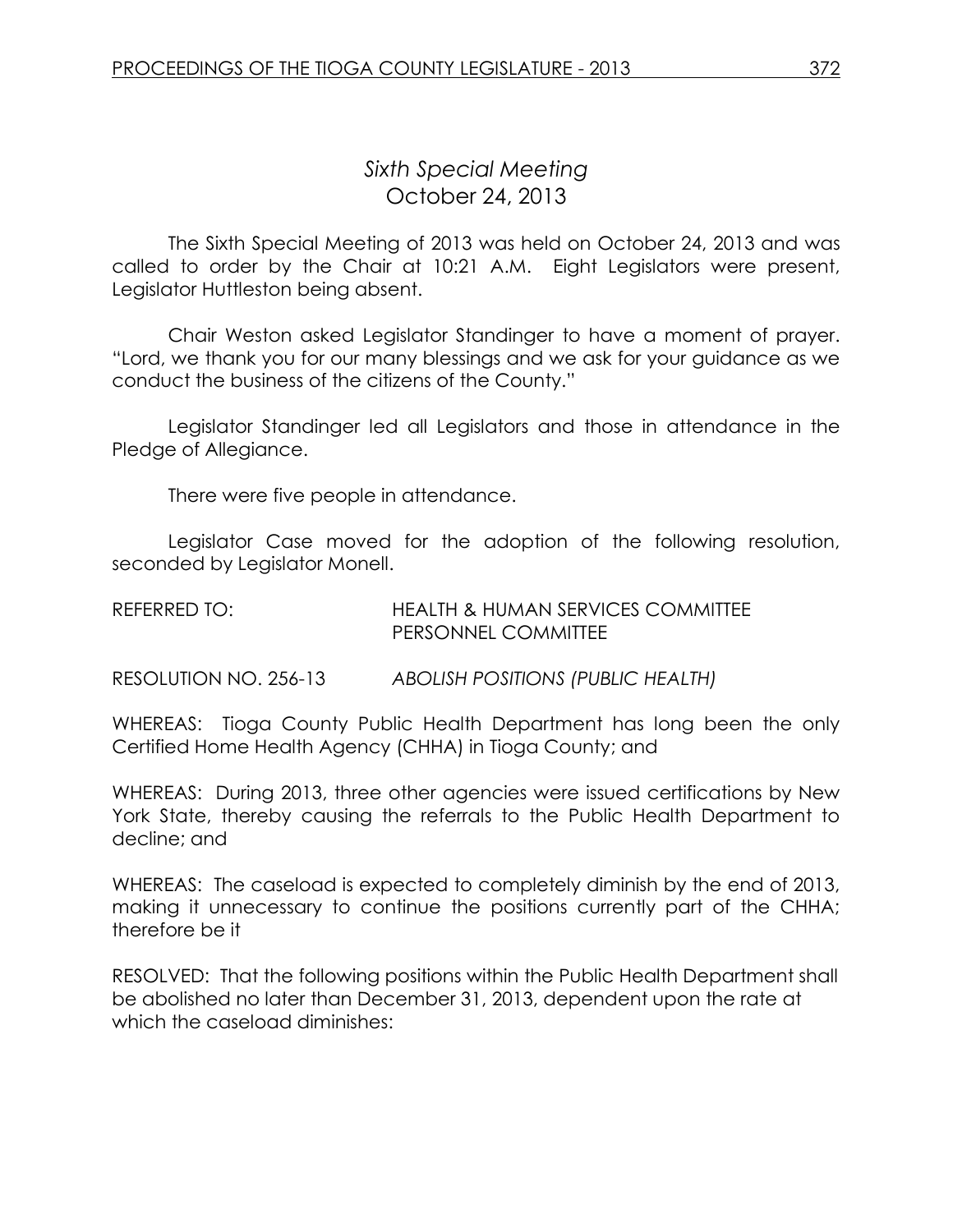1 Supervising Community Health Nurse 1 Community Health Nurse 6 Registered Professional Nurses FT 1 Registered Professional Nurse PT 3 Home Health Aides FT 1 Clinical Social Worker 1 Senior Typist 1 Typist 1 Administrative Secretary 1 Senior Account Clerk/Typist 2 Account Clerk/Typists

ROLL CALL VOTE

Yes – Legislators Standinger, Sullivan, Case, Hollenbeck, Monell, Weston, Roberts, and Sauerbrey.

No – None.

Absent – Legislator Huttleton.

RESOLUTION ADOPTED.

Legislator Monell moved for the adoption of the following resolution, seconded by Legislator Hollenbeck.

REFERRED TO: ADMINISTRATIVE SERVICES COMMITTEE

RESOLUTION NO. 257–13 *AUTHORIZE PURCHASE OF EXCHANGE SERVER/TRANSFER OF FUNDS INFORMATION TECHNOLOGY*

WHEREAS: The Exchange Server is in dire need of being replaced and is approximately 10 years old and has been creating issues for the past few weeks; and

WHEREAS: A new Exchange Server can be purchased directly from State Contract from HP and licensing can also be purchased from State Contract directly from Microsoft; and